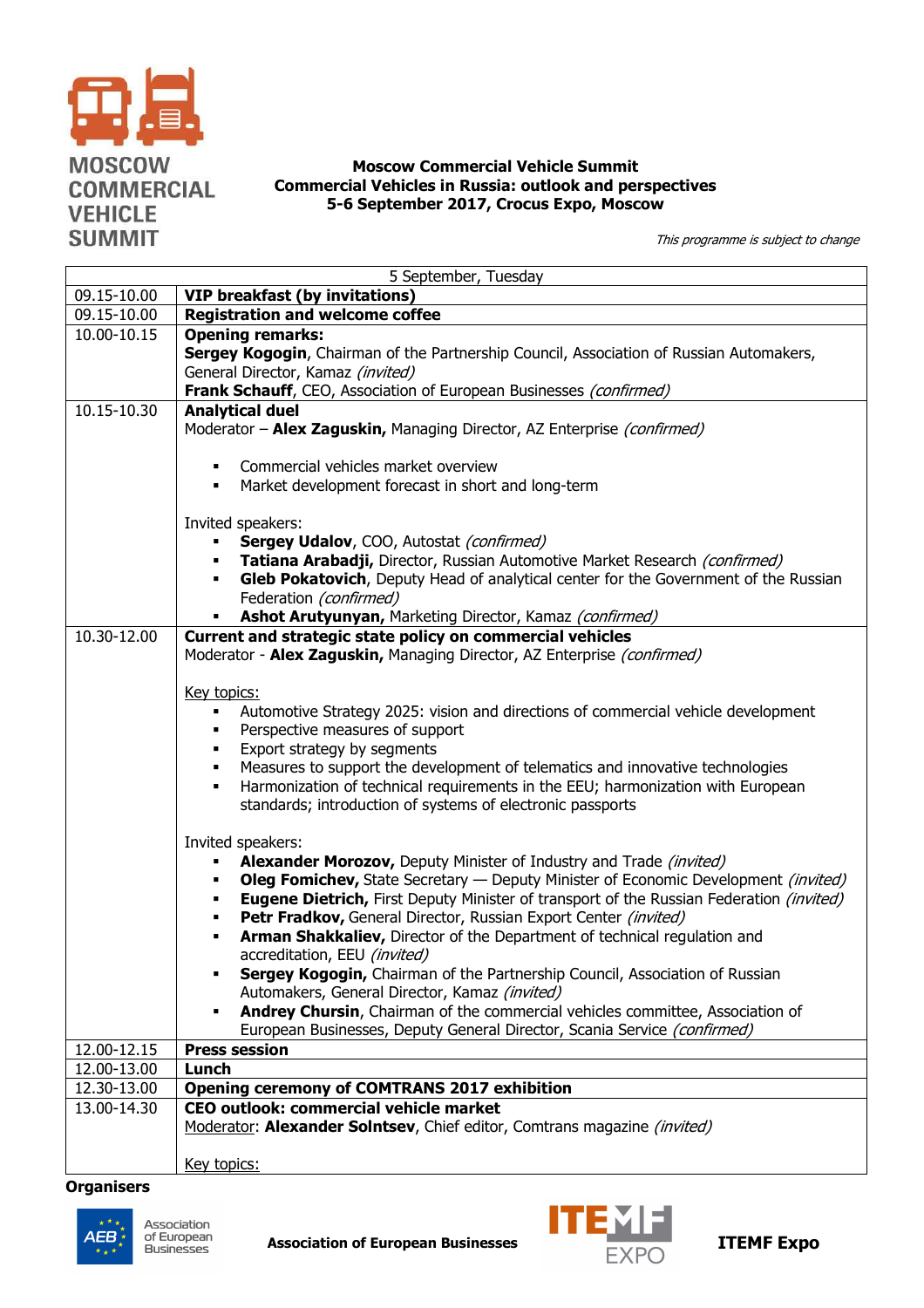|             | Development strategies plans in the Russian market, perspective directions<br>٠                            |
|-------------|------------------------------------------------------------------------------------------------------------|
|             | Introduction and the development of new technologies: plans, barriers, necessary support<br>$\blacksquare$ |
|             | Export plans and key markets<br>$\blacksquare$                                                             |
|             | Invited speakers:                                                                                          |
|             | <b>Sergey Kogogin, General Director, KAMAZ (invited)</b>                                                   |
|             | Vadim Sorokin, President, GAZ Group (invited)<br>٠                                                         |
|             | Adil Shirinov, President and CEO, Ford Sollers (invited)<br>$\blacksquare$                                 |
|             | Vadim Sorokin, President, GAZ Group (invited)<br>٠                                                         |
|             | Heiko Schulze, CEO, DAIMLER KAMAZ RUS (invited)<br>٠                                                       |
|             | Peter Andersson, Managing Director, MAN Truck & Bus (confirmed)<br>٠                                       |
|             | Sergey Yavorsky, General Director, Volvo Vostok (confirmed)<br>٠                                           |
|             | Wojciech Rowiński, General Director, Scania Rus (confirmed)                                                |
|             | Massimliano Perri, Business Director, Iveco (confirmed)                                                    |
|             | Hendrix Henricus Martinus Johannes, General Director, DAF Trucks (invited)<br>٠                            |
| 14.30-15.00 | <b>Intermezzo</b>                                                                                          |
| 15.00-16.30 | Innovations in commercial vehicles market                                                                  |
|             | Moderator: Sergey Gaysin, CEO, NAMI (invited)                                                              |
|             |                                                                                                            |
|             | Key topics:                                                                                                |
|             | Commercial transport of the future: development forecasts<br>$\blacksquare$                                |
|             | Development of telematics systems<br>٠                                                                     |
|             | The future is near: technologies ready for implementation. Cases by companies<br>٠                         |
|             | Unmanned technologies<br>$\blacksquare$                                                                    |
|             | Regulatory restrictions on the development of innovative technologies                                      |
|             |                                                                                                            |
|             | Invited speakers:                                                                                          |
|             | <b>Irek Gumerov</b> , Deputy General Director for development, KAMAZ (invited)                             |
|             | Representative of Scania Rus (tbc)<br>٠                                                                    |
|             | Artem Klimovsky, Director for interaction with automakers, Glonass (confirmed)<br>$\blacksquare$           |
|             | Danil Rudakov, Founder, Deliver (confirmed)                                                                |
|             | Artur Muradyan, COO, Traft (confirmed)                                                                     |
| 16.30-17.00 | <b>Network reception</b>                                                                                   |

| 6 September, Wednesday |                                                                                                                                                                                                                                                 |  |
|------------------------|-------------------------------------------------------------------------------------------------------------------------------------------------------------------------------------------------------------------------------------------------|--|
| 10.00-10.30            | <b>VIP breakfast (by invitations)</b>                                                                                                                                                                                                           |  |
| 10.00-10.30            | <b>Registration and welcome coffee</b>                                                                                                                                                                                                          |  |
| 10.30-12.00            | Commercial vehicle market up to 16 tons: overview, trends                                                                                                                                                                                       |  |
|                        | Moderator - Sergey Tselikov, General Director, Autostat (confirmed)                                                                                                                                                                             |  |
|                        | <u>Key topics:</u><br>Overview of the current market situation<br>٠<br>Strategies and development plans in the Russian market, perspective directions<br>Export prospects: successful projects and plans to enter new markets<br>$\blacksquare$ |  |
|                        | Invited speakers:                                                                                                                                                                                                                               |  |
|                        | Vadim Sorokin, President, GAZ Group (invited)<br>$\blacksquare$                                                                                                                                                                                 |  |
|                        | Vadim Shvetsov, General Director, Sollers Holding (invited)                                                                                                                                                                                     |  |
|                        | Nicolas Maure, President, Autovaz (invited)                                                                                                                                                                                                     |  |
|                        | Soeren Haese, General Director, Mercedes-Benz Vans (confirmed)<br>٠<br>Mikhail Semenikhin, Head of Volkswagen Commercial Vehicles Russia (confirmed)<br>٠                                                                                       |  |
|                        | Yuri Zorin, General Director, Hino Motor Sales (invited)<br>٠                                                                                                                                                                                   |  |
|                        | Fabrice Gorlier, General Director, ISUZU RUS (confirmed)<br>$\blacksquare$                                                                                                                                                                      |  |
|                        | Alexey Khramtsovskiy, Managing Director, Hyundai Truck and Bus (invited)<br>$\blacksquare$                                                                                                                                                      |  |
| 12.00-12.30            | <b>Intermezzo</b>                                                                                                                                                                                                                               |  |
| 12.30-14.00            | Passenger vehicle market development: overview, trends, innovation                                                                                                                                                                              |  |
|                        | Moderator - Valery Alekseev, Vice-President, Russian Autotransport Union (confirmed)                                                                                                                                                            |  |
|                        | "smart" traffic flow, coordination of passenger transport; planned projects<br>٠<br>Charging points development<br>٠                                                                                                                            |  |
|                        | Development and support of CNG vehicles                                                                                                                                                                                                         |  |